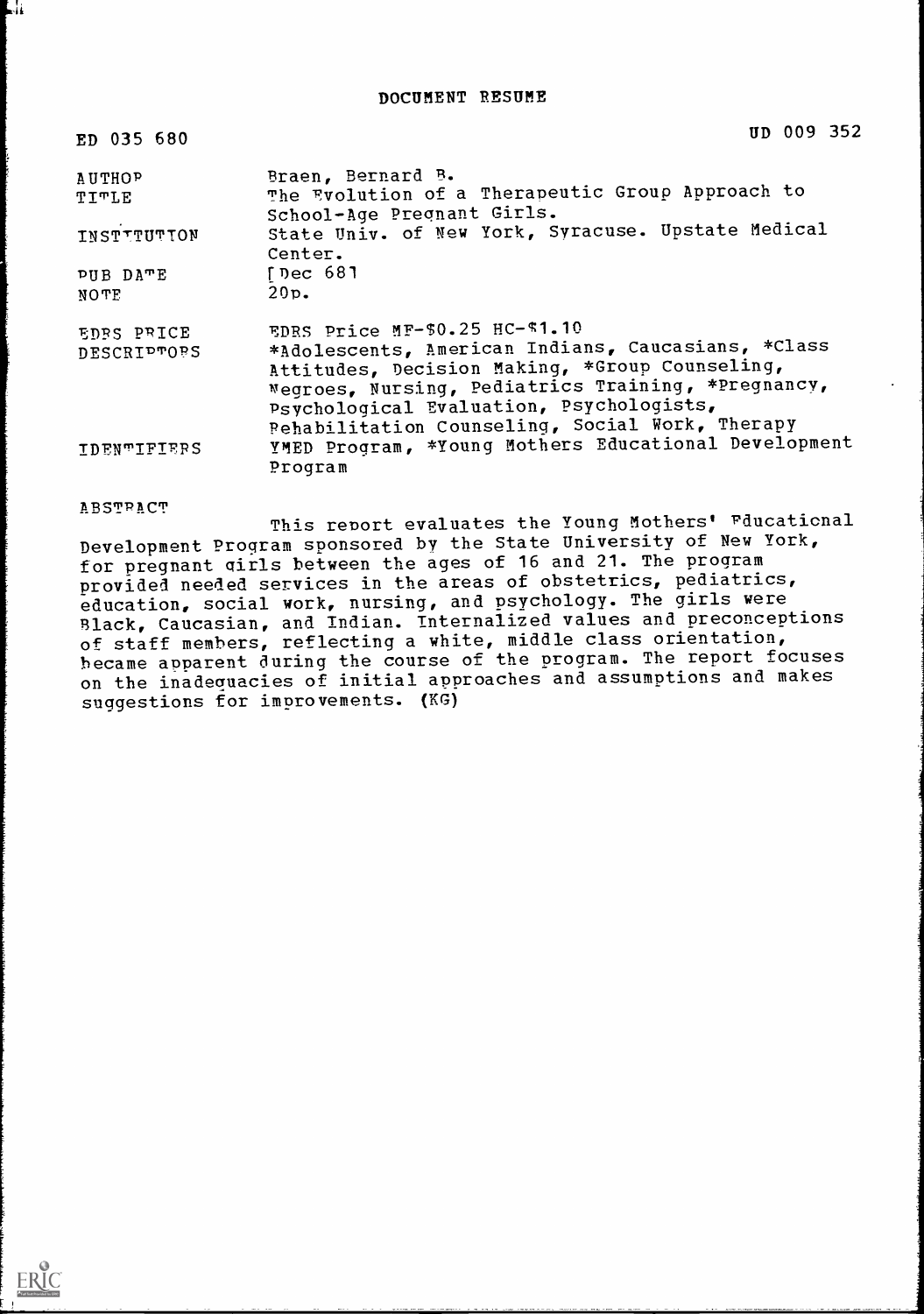U.S. DEPARTMENT OF HEALTH. EDUCATION & WELFARE OFFICE Of EDUCATION THIS DOCUMENT HAS BEEN REPRODUCED EXACTLY AS RECEIVED FROM THE PERSON OR ORGANIZATION ORIGINATING IT. POINTS OF VIEW OR OPINICINS  $\begin{array}{cc} 0.9352 \end{array}$ STATED DO NOT NECESSARILY REPRESENT OFFICIAL OFFICE OF EDUCATION POSITION OR POLICY.

THE EVOLUTION OF A THERAPEUTIC GROUP APPROACH TO SCHOOL-AGE

#### PREGNANT GIRLS

Bernard B. Braen

State University of New York

# Upstate Medical Center

The Young Mothers' Educational Development (Y-MED) Program has been described in a number of publications and manuscripts. $^1,^3,^4,^5,^6$   $_{\rm Br:}$  <sup>6</sup> Briefly, it is a comprehensive program under one roof for the pregnant adolescent providing needed services in the areas of obstetrics, pediatrics, education, social work, nursing, and psychology. The program is broadly rehabilitative for the adolescent and preventive for her infant. The overall goal is to provide both the mother and the child with the maximum opportunity to lead useful, productive, and fulfilled lives within society. It is our judgment that this goal can be best achieved through a respectful orientation to the girls: acceptance of them and their values at any point in time, but exposure to alternatives as well. Thus a basic goal of the program is to help the girls exercise options based on rational considerations emerging out of meaningful relationships with various staff members. In practice, however, this goal is not always realized. There is not a concensus within our staff regarding "what is right" on many issues. Even though the staff is made up of professionals representing several disciplines, there are no guaranties that we will react to issues such as out-of-wedlock pregnancy, civil rights and liberties,

 $\infty$  and  $\infty$ Lim1  $\overline{O}$ 

O<br>O

ERIC

rent de la provincia de la provincia de la provincia de la provincia de la provincia de la provincia de la pro<br>Estados de la provincia de la provincia de la provincia de la provincia de la provincia de la provincia de la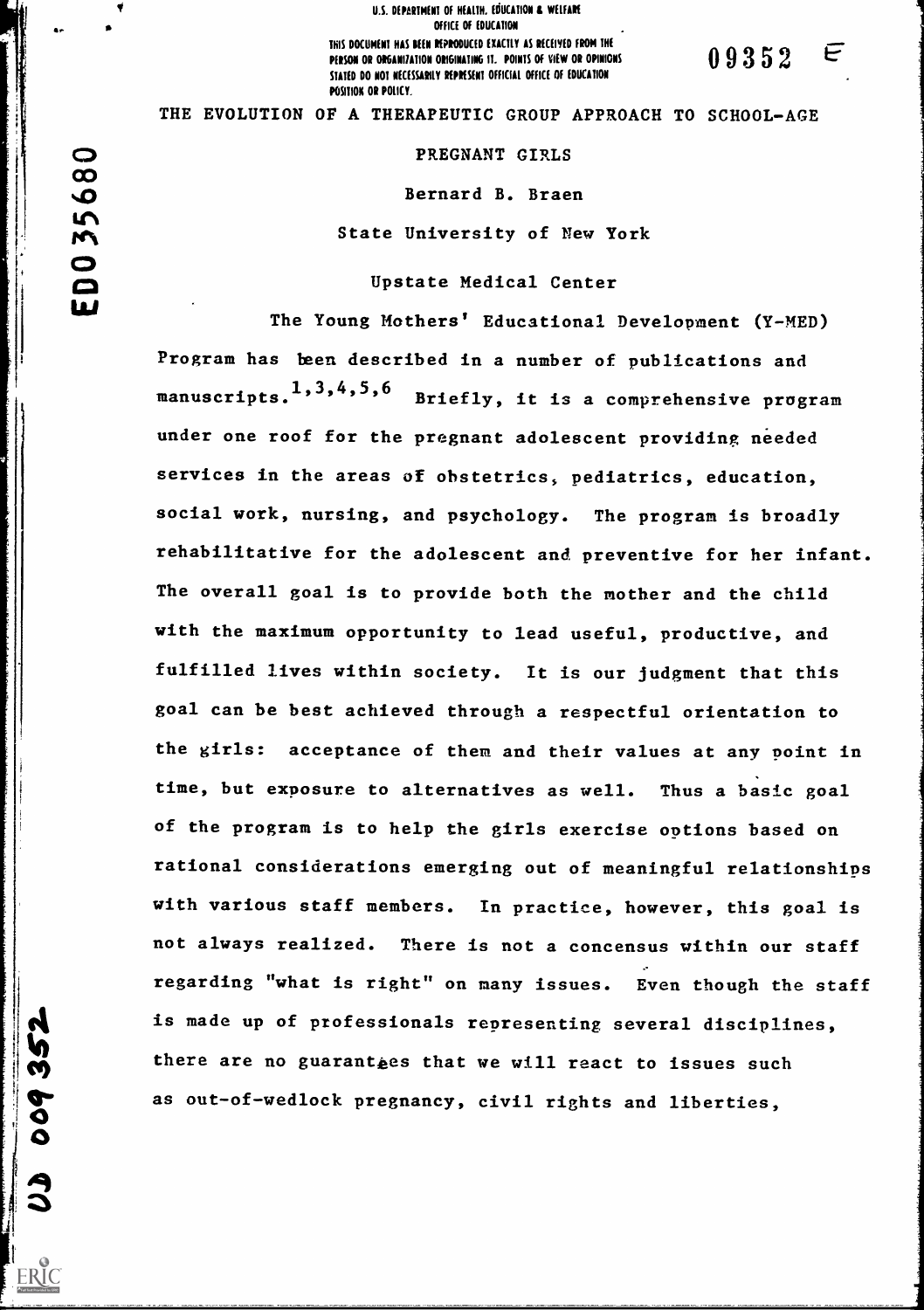Braen 2016 - 2020 - 2020 - 2020 - 2020 - 2020 - 2020 - 2020 - 2020 - 2020 - 2020 - 2020 - 2020 - 2020 - 2020 -

contraception, abortion, adoption, etc. differently than any other member of society. Attitudes towards these matters have been developed in all of since childhood and it is not unusual that they are revealed in our work with the girls at Y-MED. In other words, all of us have and exercise value judgments about these emotionalized issues. Thus the girls' decisions regarding such matters can have less to do with rational considerations and more to do with the internalized value communicated by the various staff members with whom she cones into contact. We cannot eliminate our values but they can become explicit through self-conscious staff discussions. In such instances, we are in a better position to assess their relative influence on the girls, and as well, to examine the flaws in our logic. Thus, one of the goals in developing a therapeutic orientation utilizing group technique at Y-MED was to embrace the introspective-analytic orientation in evaluating our efforts. At three recent meetings<sup>1,2,7</sup> it became apparent that programs all over the country for the  $\mathcal{F}$ pregnant schoolg $\sharp$ rl'are struggling with the value of social work and psychological services in general and group therapy or counseling in particular. It is hoped that the documenting of our experience will be of some profit to other programs.

Most important, we have attempted through a successive trial approach utilizing varying group techniques to help the girls become more effective in communicating with each other and with the staff, and in developing in them a rational orientation in determining action alternatives.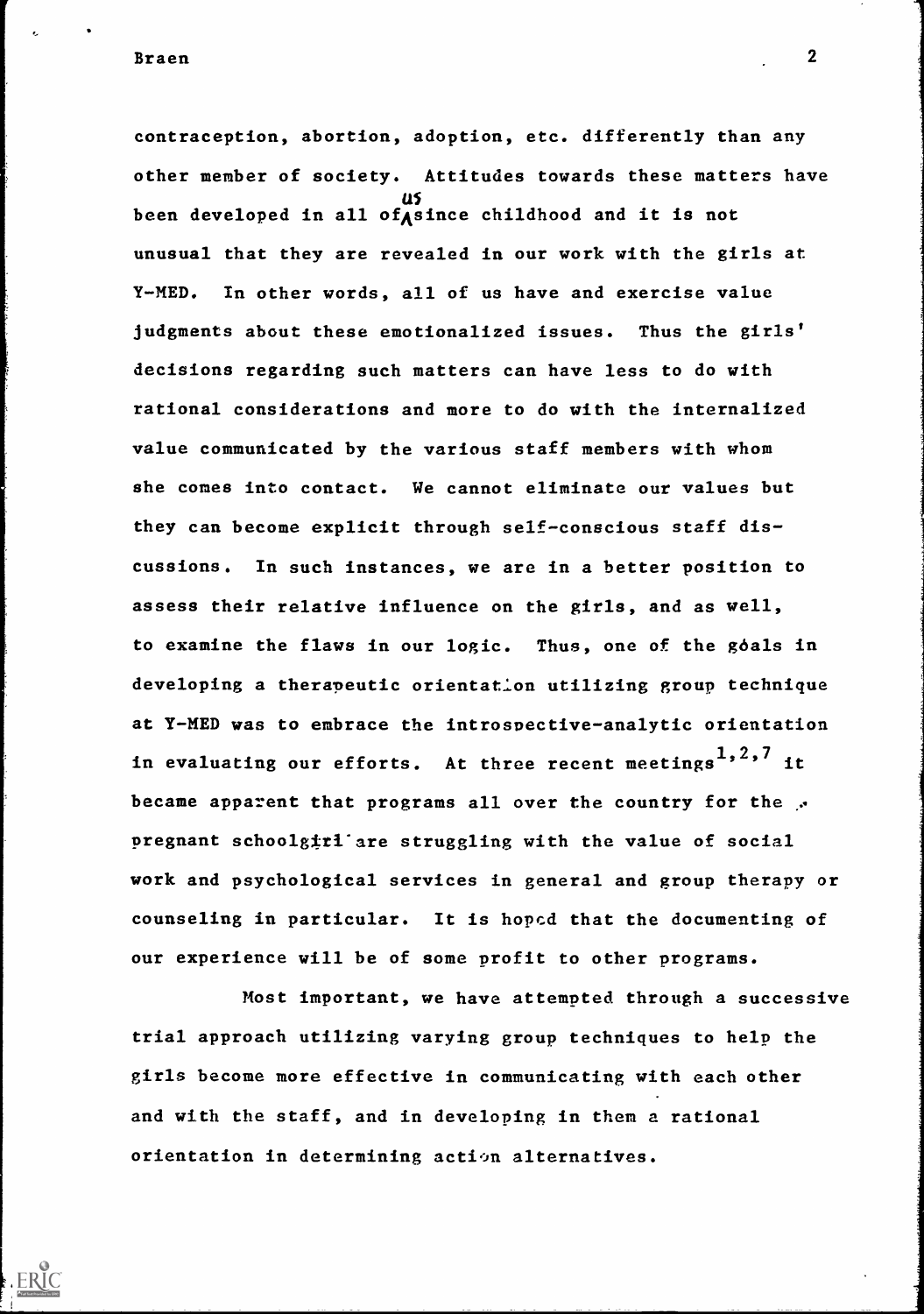kl⊧

 $ERIC$ 

## The Girls

The requirements necessary to enter the Y-MED Program are: (1) to be pregnant, (2) to be under the age of 21, and (3) to not yet have graduated from high school. Those girls under the age of 16 are required to attend school under state law. Those up to the age of 21 can attend on a voluntary basis.

In order for the reader to better grasp the population to which our efforts were geared, Table I is presented.

| See page 20 for Table I |
|-------------------------|
|                         |

It will be noted that the size of the populations involved in our group efforts were respectively 42, 59, and 32. These were the girls who were officially enrolled in the educational aspect of the program during the three time periods. There was of course some carry over from one time period to the other, because at Y-MED a girl can remain in the program for one year after the birth of her baby. The decisions regarding separation from the program are made by our outtake committee in collaboration with the girl. Thus our group attempts involve open groups -- groups where girls leave and arrive at various points during our effort. Also it must be obvious that while we are dealing in our effort with populations under 60 in number, that at any time there may be more than 100 girls still involved in the program because of social work, pediatric, psychiatric, or obstetric follow-up.

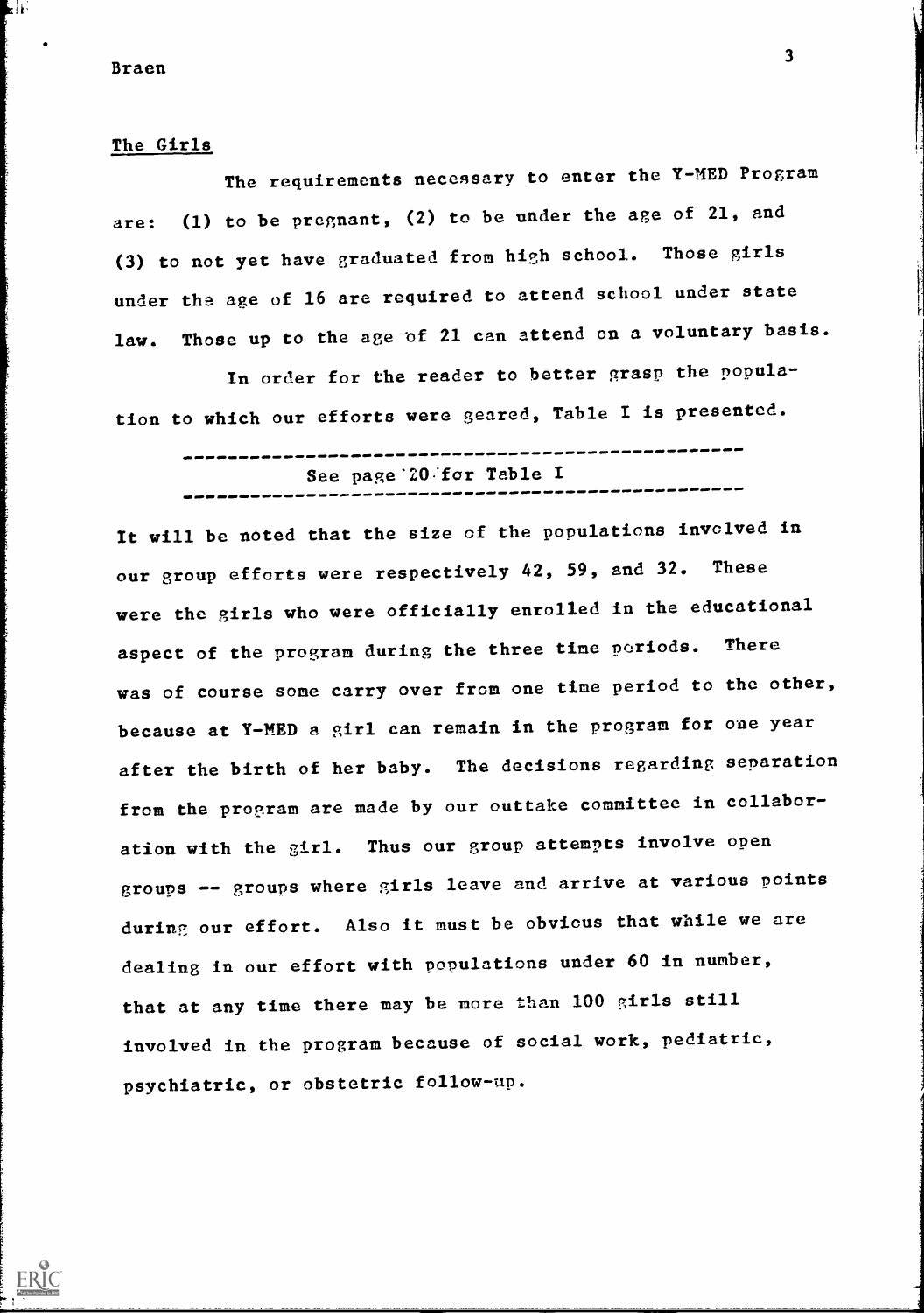Braen 4 and 2012 and 2012 and 2012 and 2012 and 2012 and 2012 and 2012 and 2012 and 2012 and 2012 and 2012 and

6.IZI

Before considering certain features of Table I, the age level of the girls in each attempt should be mentioned. In Attempt I, the age range was 14 to 21 years with a median age of 18.5 years. In Attempt II, the range was 14 to 20 years with a median age of 18.2 years. In Attempt III, the range was 11 to 18 years with a median age of 16.5 years. Note that in our first two attempts, 50% of the girls enrolled were 18 or older. Of the younger 50%, 40% were 16 to 18 years of age. Thus many girls in Attempts I and II were in Y-MED on a voluntary basis. This stands in contrast to Attempt III where 50% of the girls were between the ages of 11 and 16.5 years.

From Table I it can be seen in our third attempt the percentage of married girls dropped to zero. The data on educational level are not available for tabulation, but our clinical impressions suggest that girls in our present attempt are much more geared to educational achievement than in the two previous attempts. In addition, it can be noted that in the third attempt a greater percentage of girls entered without a previous pregnancy (97%) and they came earlier in the pregnancy (36% in the first trimester). Data of particular interest is the relationship between years resided in the county and socioeconomic level. All through our attempts the percentage of girls from the two lowest socioeconomic levels has steadily increased (65%, 72%, 90%). Yet in the third attempt, the percentage of girls residing in the county for less than five years rose to 46% from 18%. Such a relationship suggests that pregnant girls are coming into the city from the outside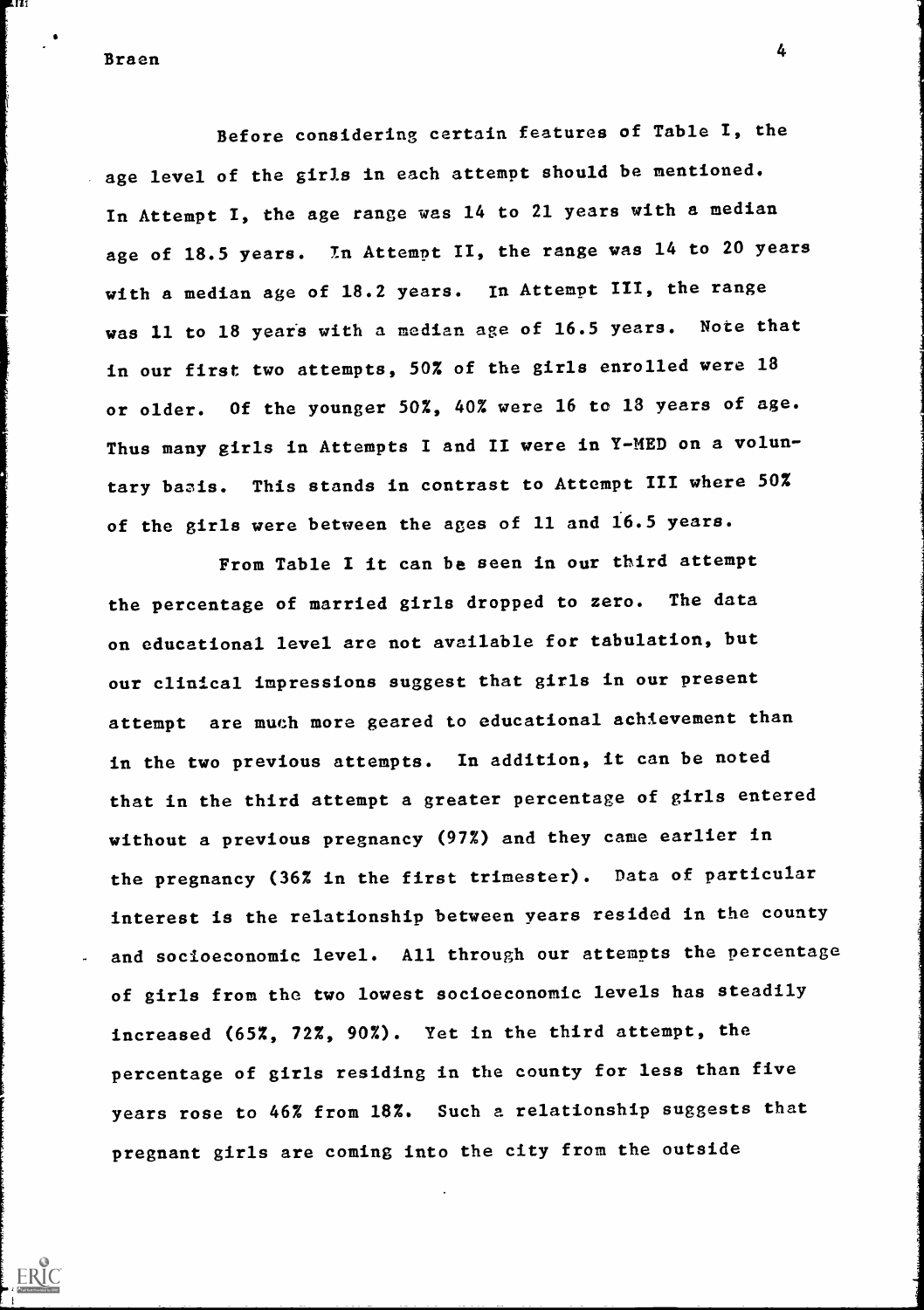Braen 5 and 5 and 5 and 5 and 5 and 5 and 5 and 5 and 5 and 5 and 5 and 5 and 5 and 5 and 5 and 5 and 5 and 5

setting up residence in the lower socioeconomic areas, and then enrolling in the program. This influx of "outsiders" may be what is generating the clinical impression of a population shift. We seem to be getting more younger, unmarried girls with greater academic motivation and potential.

There has been relative stability regarding racial distribution. When the Y-MED Program first began, 90% of the girls were Negro. Since March 1967, however, the percentage of Negroes has fluctuated between 50% and 60%.

### The First Attempt

In our staff meetings it was common to hear that a number of issues of great import to them were discussed informally by the girls. These were such things as the attitude of their own parents towards their pregnancy, foster home care for the baby, the legal or ethical responsibilities of the father, etc. Their concern was rather clear. We felt that a formal forum for such discussions might help them more effectively clarify their positions on these matters, as well as open up the possibility of considering other issues regarding themselves and their relationships to others. We further felt that it was not altogether relevant to assume that the girls perceive the program the same way we do. It seemed reasonable then to meet with the girls not only to help them better understand themselves, but to permit the staff to get a clearer view of their perceptions, so that service could be geared more effectively in terms of their stated needs. With these two goals in mind then -- self-examination by both girls and staff, and program

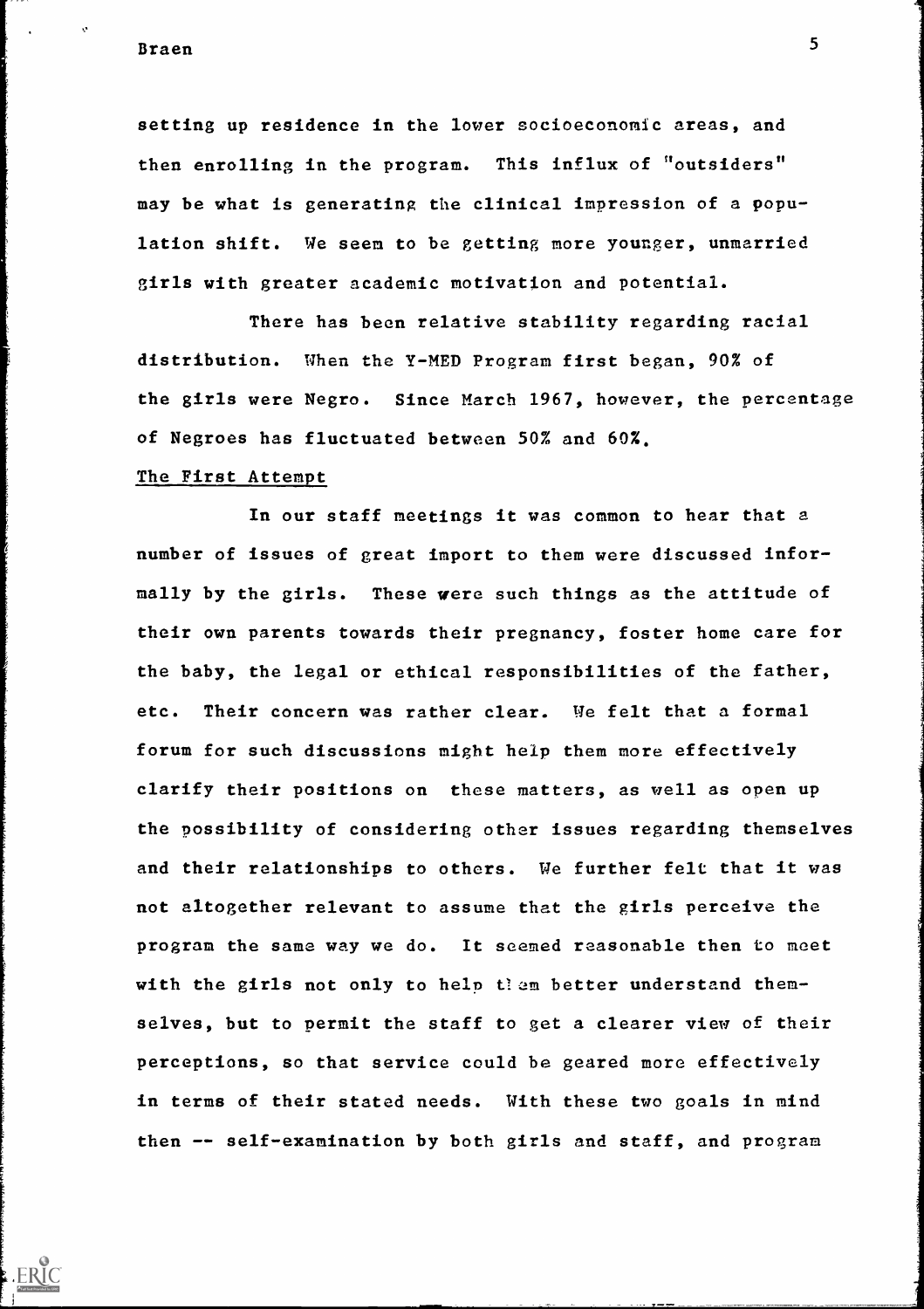Braen 6

. . . .

 $ERIC$ 

development -- a group program was begun in March 1967. There were four group leaders -- the director of psychological services, a psychiatrist, an intern who was spending six months in psychiatry, and a social worker. Each group met on a once-a-week basis within the Y-MED building, and each had a total enrollof eight girls.

There was reason to question the wisdom of such a program. It must be remembered that the girls did not directly ask for it. It was created for them out of what we felt was our sensitivity to their need. This is quite different from traditional group therapy, where the participants are there because they want to be. On the more positive side, however, all of the group leaders found a nuclear group within the group. These 'regulars' seemed to feel that there was profit for them in the meetings. These girls were on a relative basis verbal, bright, and high achievers.

In general, however, we reached very few of the girls through this initial effort. Possibly a major reason for this was our own inflexibility, or insistence on the traditional therapeutic model, and the demand that the girls meet our needs. We were only visible during the allotted 50 minutes; the leaders dutifully asked -- "What shall we talk about today?" -- and at appropriate moments made efforts to reflect, clarify, and/or interpret. It went over like a lead balloon. What we soon came to recognize was the difficulty we were having in perceiving these girls as anything but mature

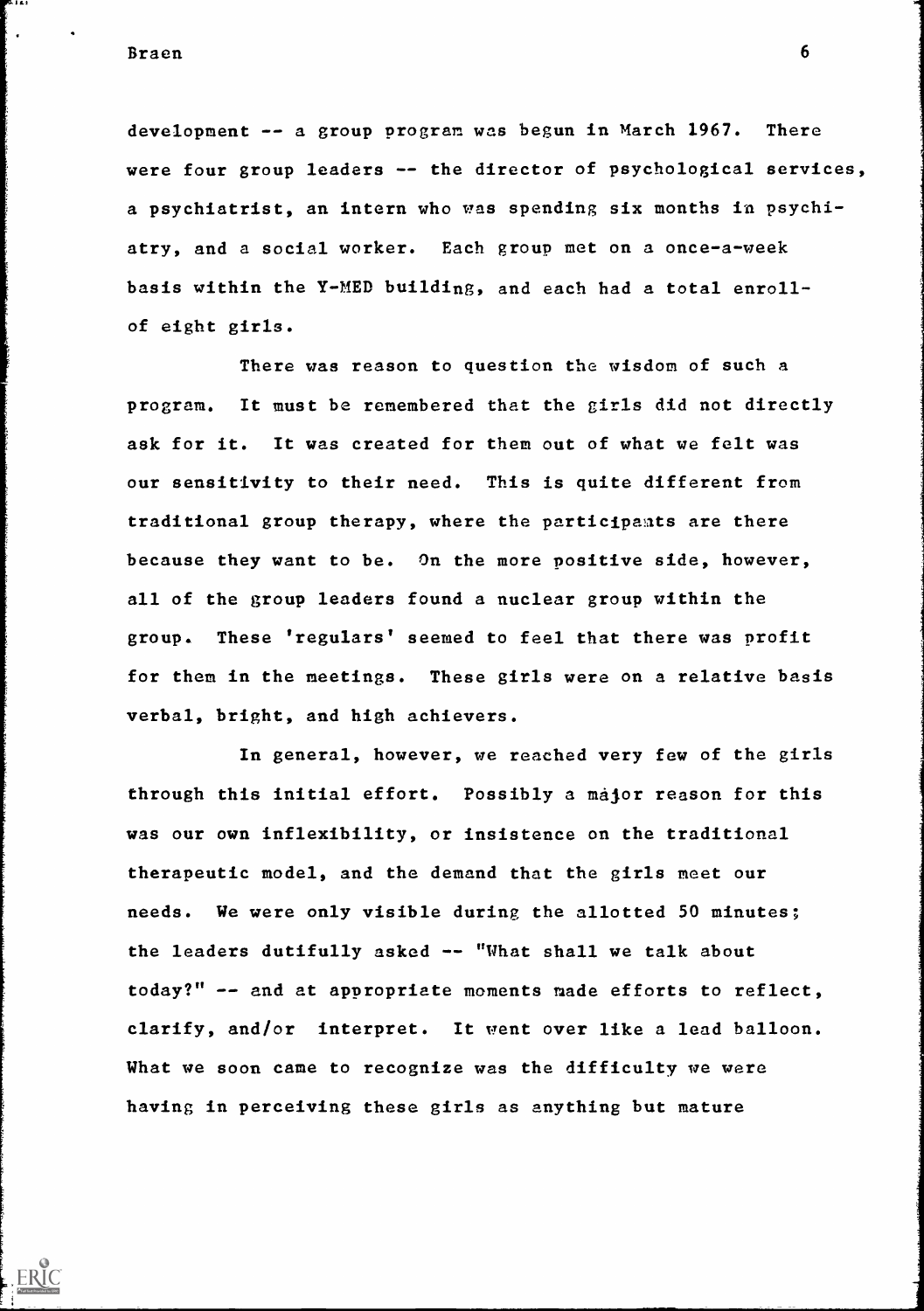Braen 7

۰۱ د ا

ERIC

women and expecting responses from them related to such perceptions. It was very difficult to think of a girl as chronologically, emotionally, and intellectually 14, when her big belly hit us in the seat of our respectability and caused us to transform this child into a woman, chronologically, emotionally and intellectually much older, who had made a mistake but through the benign offerings of psychotherapy would be saved. If the girls needed anything they needed structure and direction and within such a framework would most likely be capable of some self-examination. We provided uone of this in our initial attempts.

Another insight we achieved, but one that might have been more obvious, was that the girls did not know us and therefore did not trust us. We deposited ourselves in their midst and asked them for their confidence. Remember they did not solicit our help, we imposed it upon them. In some of the early sessions, the girls wanted to know many personal things about us, about our families, work, and attitudes concerning race relations, about the Y-MED Program, etc. -- the inside staff. In other words, they were saying "reveal yourselves." We made some effort but it was insufficient. Several of us on the staff really "came across" when we went to the summer camp. With them we sang, cooked, and played and in so doing revealed in action enough of our strengths and weaknesses to justify a mutual intensification of trust.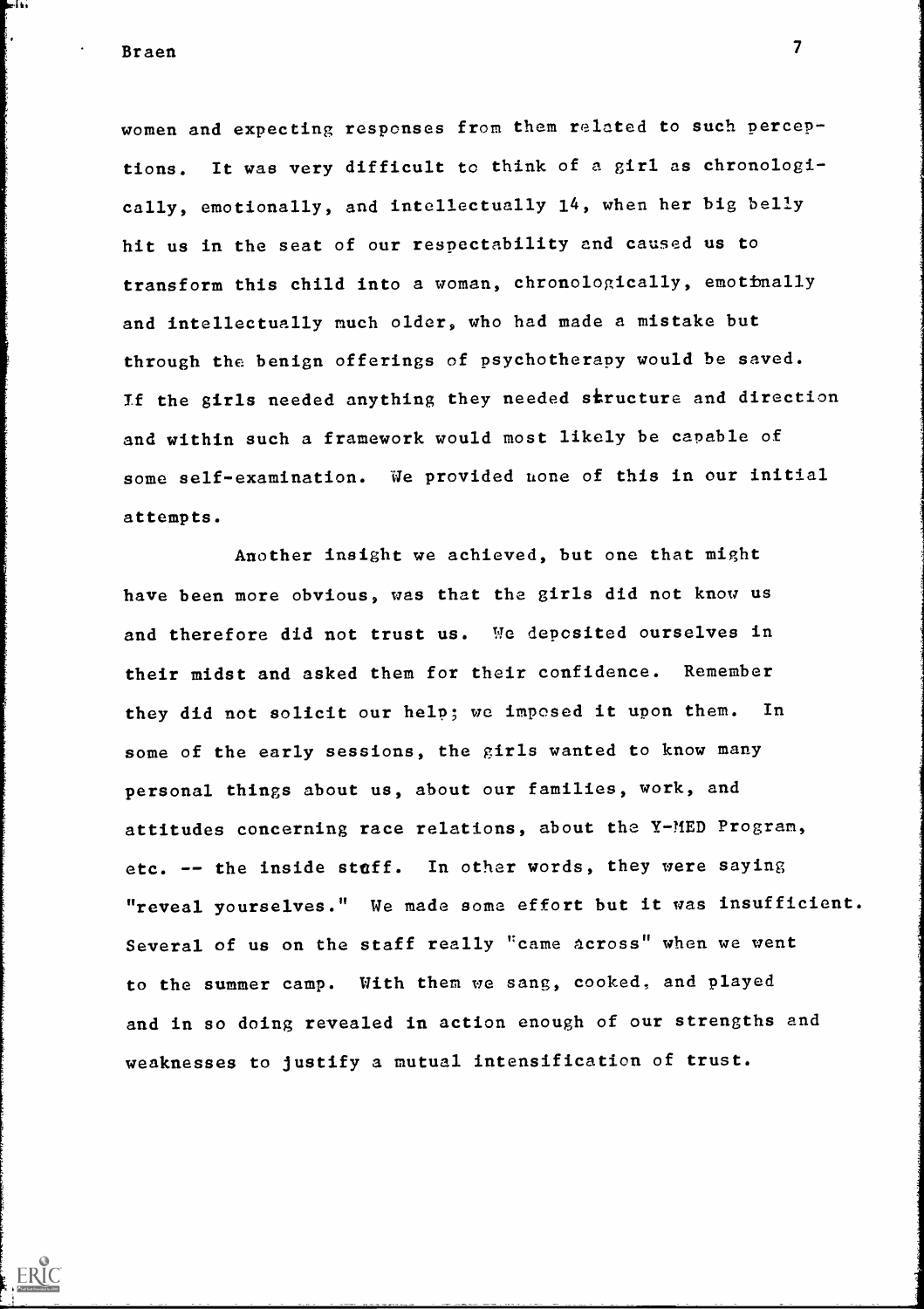$ERIC$ 

Finally, we made no effort to organize the groups around age. It became clear that there was a significant qualitative difference regarding attitudes and behavior between the girls over and under 16. The older girls referred to the younger ones as the "little kids", and very little communication between the two groups was apparent.

The program continued for four months. At the end of that time we concluded:

1. We were insufficiently respectful to the girls in that we imposed the program on them, option or choice was eliminated. We violated the basic "value" of the program.

2. We assumed the life experiences of the Negro girls were identical to white, middle-class, married women who were pregnant, and we expected interest, good attendance, and effort at introspection and self-examination. We got none of this but instead enhanced distrust and suspicion - elements already existent in the girls towards the "white power structure."

3. We overlooked what was obvious. Most of the girls (black and white) came from families where the parents, where existent, provided weak and confused standards. Often the structure of the family was shaky and the girls were subjected to conditions of overcrowding and social interaction of a far different variety than that known to middle-class peers. Motivations, expectations, and aspirations are indeed very

8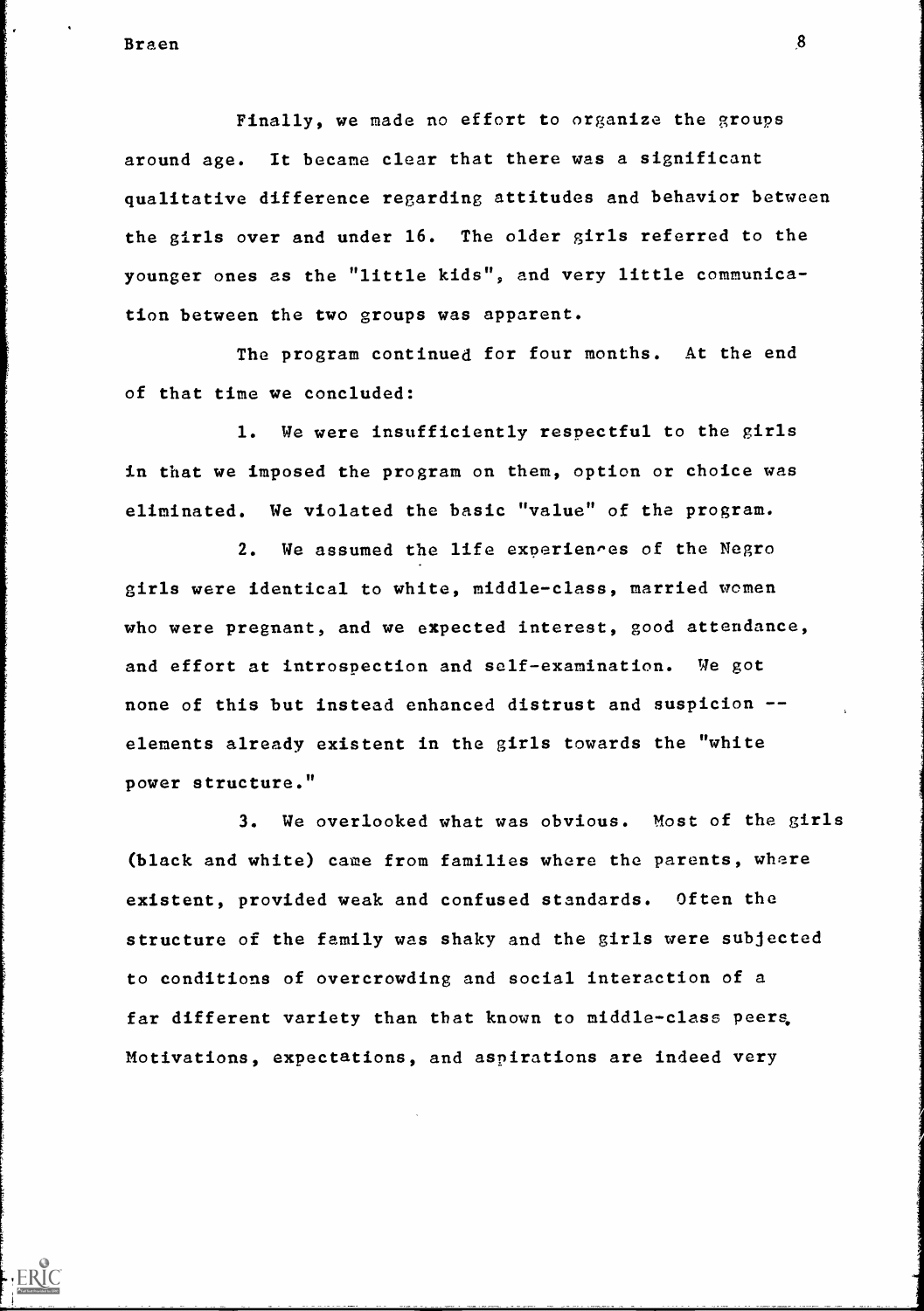different. Ability to relate to possible helpful authority figures is complicated by mistrust and by previous experiences which reveal authority figures as not always being desirable. of confidence. In light of these issues it seemed unreasonable to expect the girls to respond to "a traditional therapeutic approach." We were assuming that the route to autonomy and  $\vee$ independence was through a noncoercive, passive, reflective orientation. For the girls this approach could only be perceived as "more of the same" -- another demand they could not or would not fulfill. They needed some definable limits and within such a structure could be more mobile psychologically.

4. By having a number of leaders meet with a number of groups, the visibility of all of the leaders to all of the girls was diminished. We felt that this added to the suspicion already noted.

#### The Second Attempt

In the second attempt, we tried to revise the program in view of the conclusions.

Since most of the girls were motivated to continue their education, it was decided to present the program within an educational context, rather than a psychiatric one. Thus, a class period during the school day was utilized in which to do our work.

Rather than organize the girls into small groups, we decided to meet them all together as a class, with the leaders rotating their participation. We felt this would alleviate the distrust and suspicion noted earlier, and would enhance visibility of the psychology staff.

9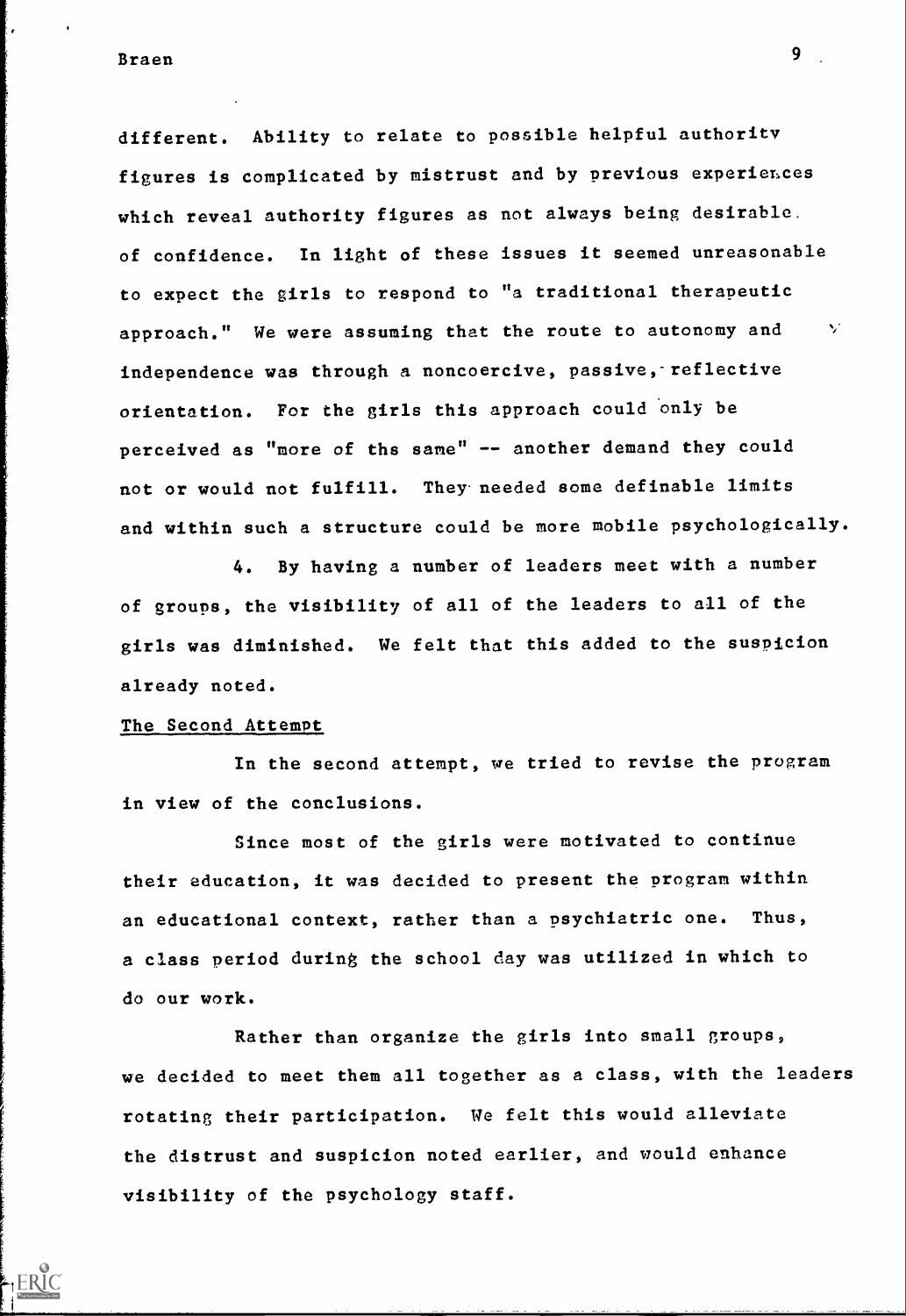ERIC

Rather than approach the group with a "What shall we talk about today?" approach, we decided to offer more structure. This took the form of a brief lecture on a prearranged topic with the remainder of the time devoted to a discussion.

Even though we noted a distinction between the older and younger girls previously, we decided to make no division of our girls on this basis. We felt that perhaps this particular issue could be dealt with directly in "class" if it came up.

The "course" began in November  $\pm 167$  and concluded in June of 1968. No official name was developed for it by us. The girls called it the "psychology course." The "teachers" were two clinical psychologists and an advanced psychiatric resident. The average attendance was 20 to 30 girls in each session. Each meeting was 45 minutes in length. Group leadership was rotated among the three staff members, with each person appearing two consecutive times. The topic chosen usually came from the girls' suggestions, but at times from the group leaders. These included such matters as reasons for intercourse, reasons for pregnancy, contraception, abortion, rape, incest, mothering, fathering, surrender, adoption, divorce, love, and dreams.

In the 19 to 15 minute presentations by the group leaders, the relevant theoretical or research material would be presented in "lay" language. For example, when mothering was discussed, Harlow's research on maternal deprivation with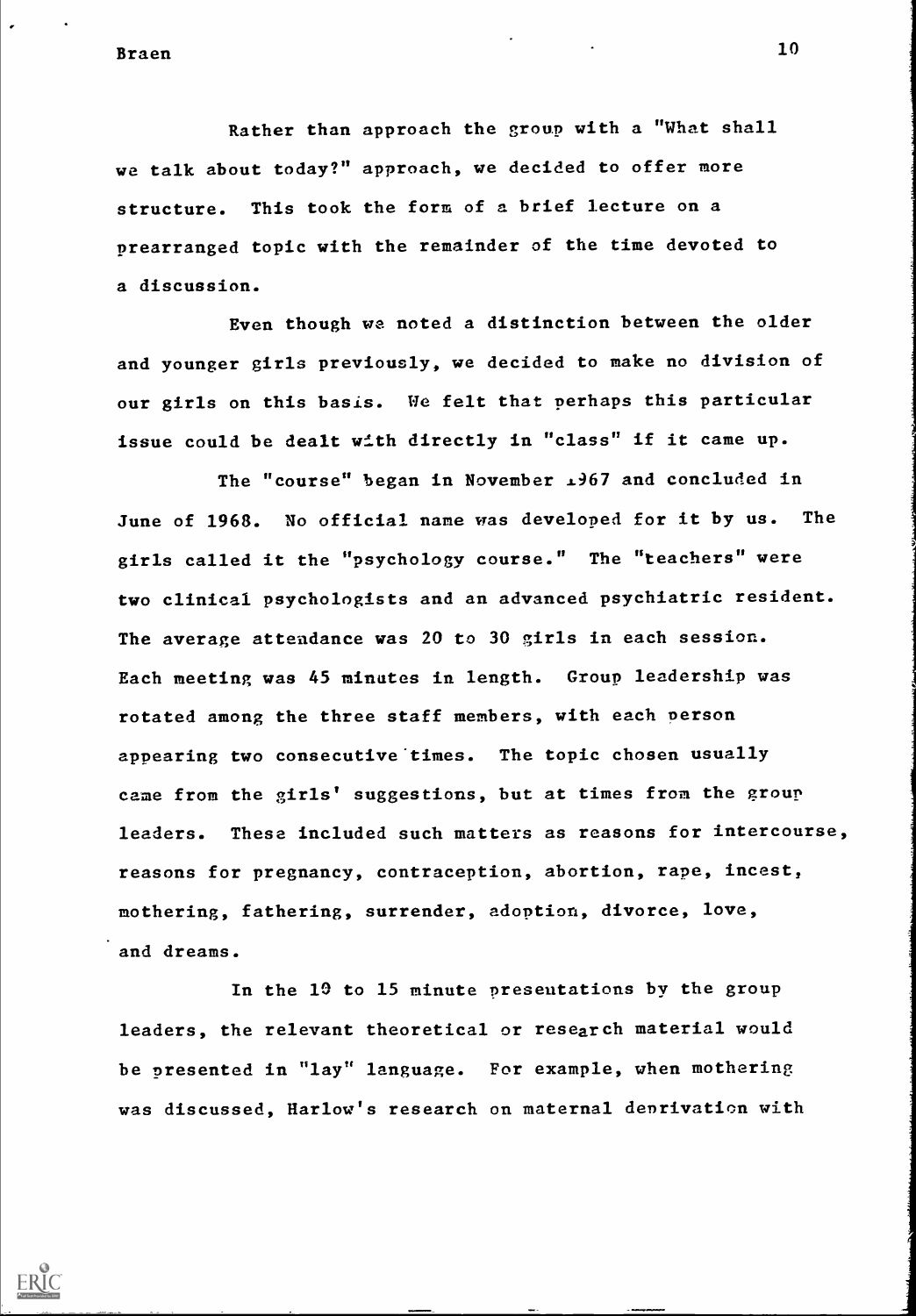ERIC

monkeys was presented and when incest was the topic, anthropological findings were reported.

As the sessions progressed, and rapport was established between group members and leaders, the structure of the sessions changed. The students' participation became more direct and spontaneous while the leaders' verbal contribution decreased. The later sessions were characterized by less formal structure, more interaction, and a greater number of meaningful personal reactions.

Although the sessions became more group centered, there seemed to be a threshhold of minimal structure, beyond which group functioning deteriorated. Possible reasons for this limitation were the rapid turnover of students endemic to a program for pregnant adolescents, the large size of the group, and the students' inability to cope with the anxiety elicited in such nonstructured situations.

In general, group leaders attempted to adjust their behavior to the demands of the situation. When the girls participated actively, the leader would either remain silent or introduce occasional comments or questions. When student Participation was less spontaneous, the group leader would become more active. In addition to a lecture and discussion period, films were shown during several sessions. Attempts to Promote discussion after the films were not as successful as efforts to involve students without the use of films.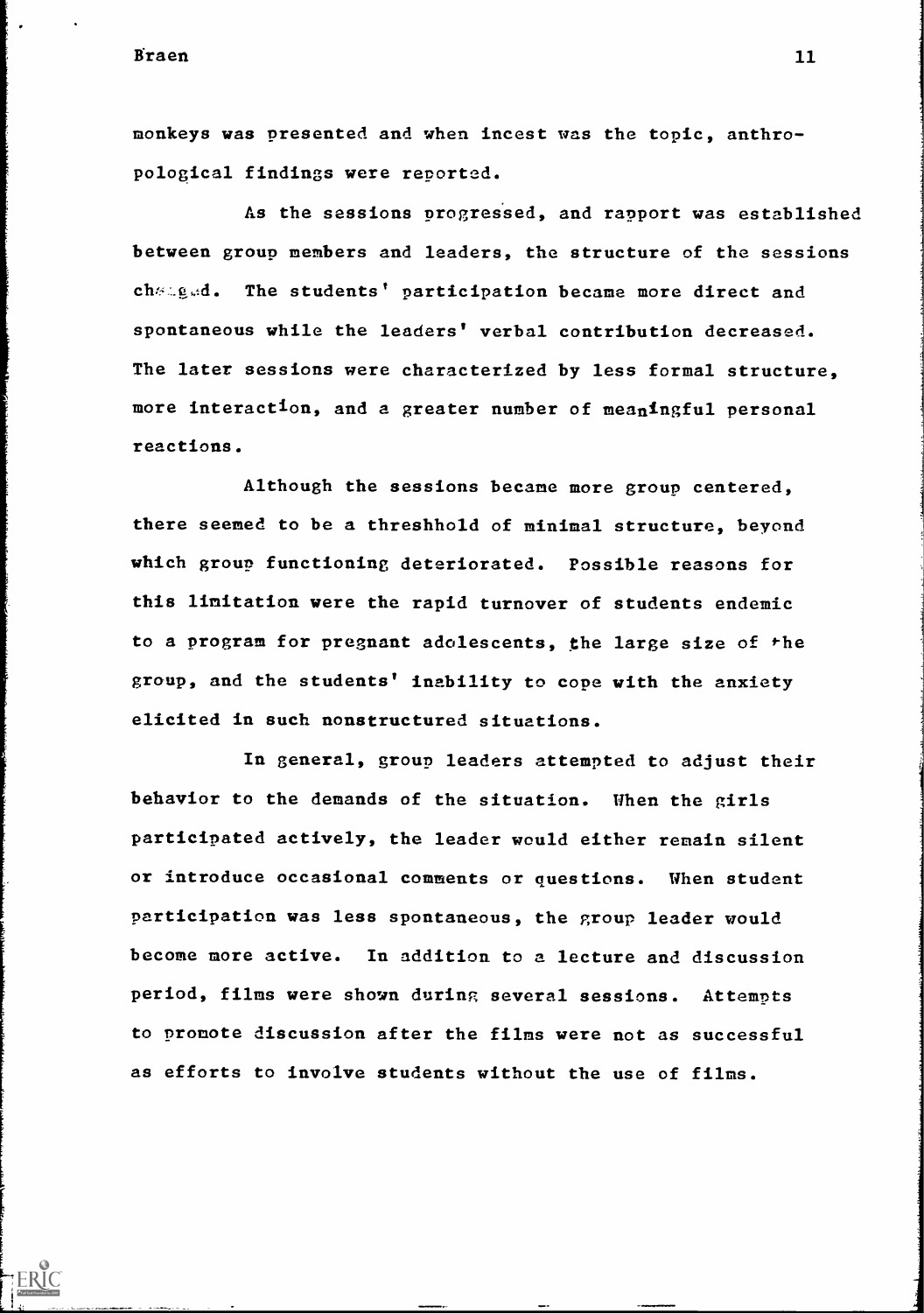L I.

ERIC

It would be fair to say that the topics discussed were in many instances controversial and emotionalized. The girls were initially anxious about dealing with such matters primarily because they were unsure as to whether the leaders could deal with them. This unsureness led to a considerable amount of "testing" behavior on their part with all of the group leaders. They were certainly not going to reveal or deal with personal aspects of their lives unless they felt that the leaders could take it. All of the leaders suffered to some degree but we were sustained by our own group therapy disguised under the label of supervision. In most supervisory sessions, however, discussion was devoted to deciphering the messages transmitted by the girls as clearly as possible and to let them know that we knew what was going on. We felt that such an approach could be helpful to them in developing better interpersonal communictions.

There were moments when we were "on the spot." There was no chance to consult a colleague. Action was called for at these times. The factor that saved the day was the ability to be able to admit to the girls our own anxieties and weaknesses when they were stirred. There was strength in this for them as well as for us.

We found as a result of our effort, an increasing capacity for trust on the girls' part. It revealed itself in their willingness to express themselves on an increasingly more affective basis regarding such topics as intercourse,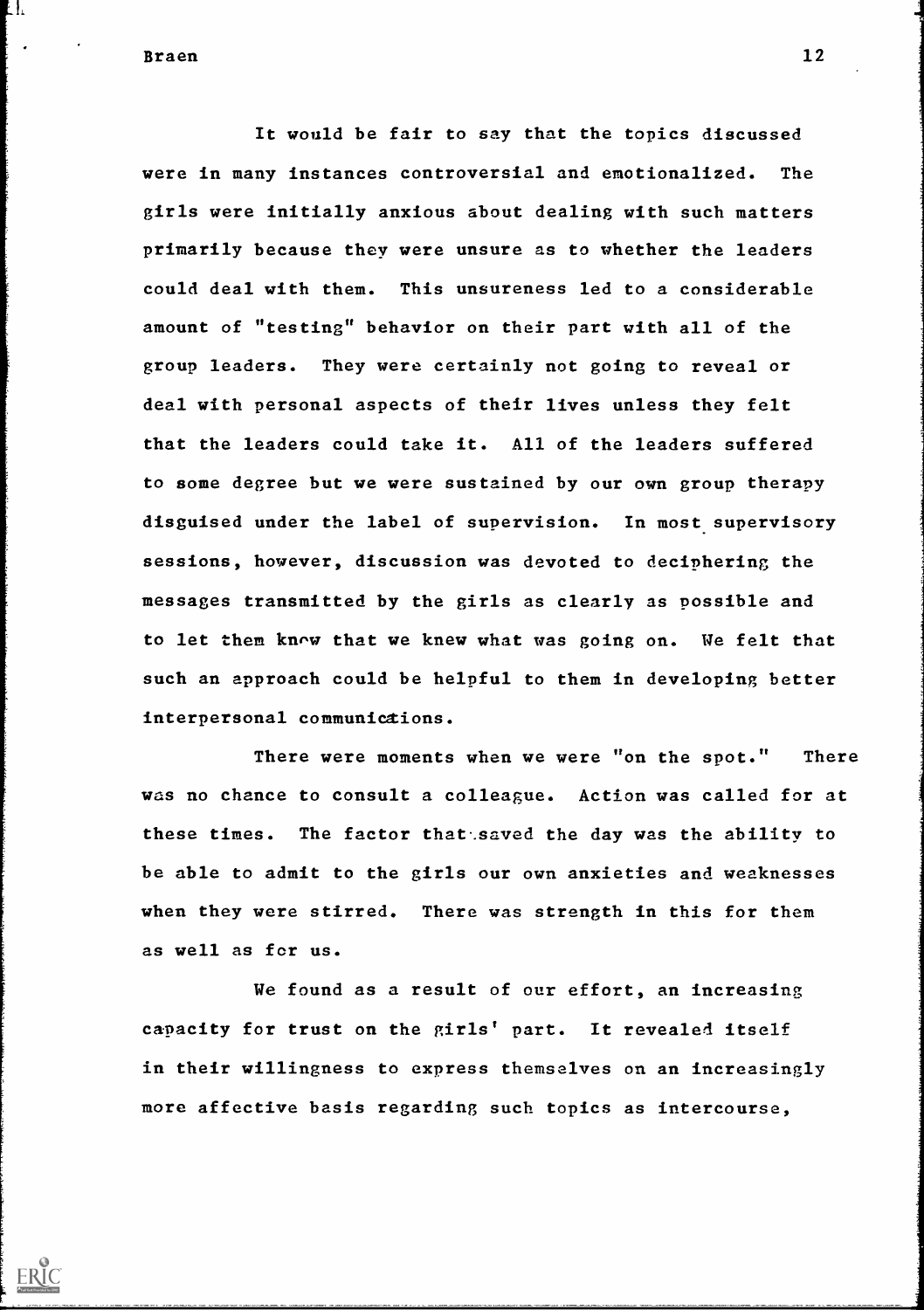Braen 13

II.

civil rights, orgasm, parent-child relationships, etc. Such a progression put into sharp focus the prejudices and stereotypic views that the group leaders had towards the poor, the adolescent, and the Negro. We all wondered why we were so amazed that these girls were able to enter into meaningful, involved, and insightful communication regarding the chosen topics. certainly oriented us to the possibility that our strongly advocated liberalist positions were primarily cerebral in nature. Tt

Thus in summarizing our second attempt, the following can be said:

1. He were constantly mindful of the issue of options, and tried to provide the context for its exercise as much as possible. The girls selected the topics they wanted and the class could have been dissolved if they so desired.

2. We felt that we overcame distrust and suspicion to a great degree by meeting with the entire student body, by rotating our participation and by operating within an educational rather than a traditional psychiatric context.

3. While we had noted the age factor peviously as interfering with communication, we observed in the course of the year that other factors were just as potent, such as the racial factor, the marital factor, the surrender versus the retention of the baby factor. In other words, within the total group there were always significant dimensions around which some girls could have been homogeneously grouped. We elected not to do that and instead dealt with issues directly in the class.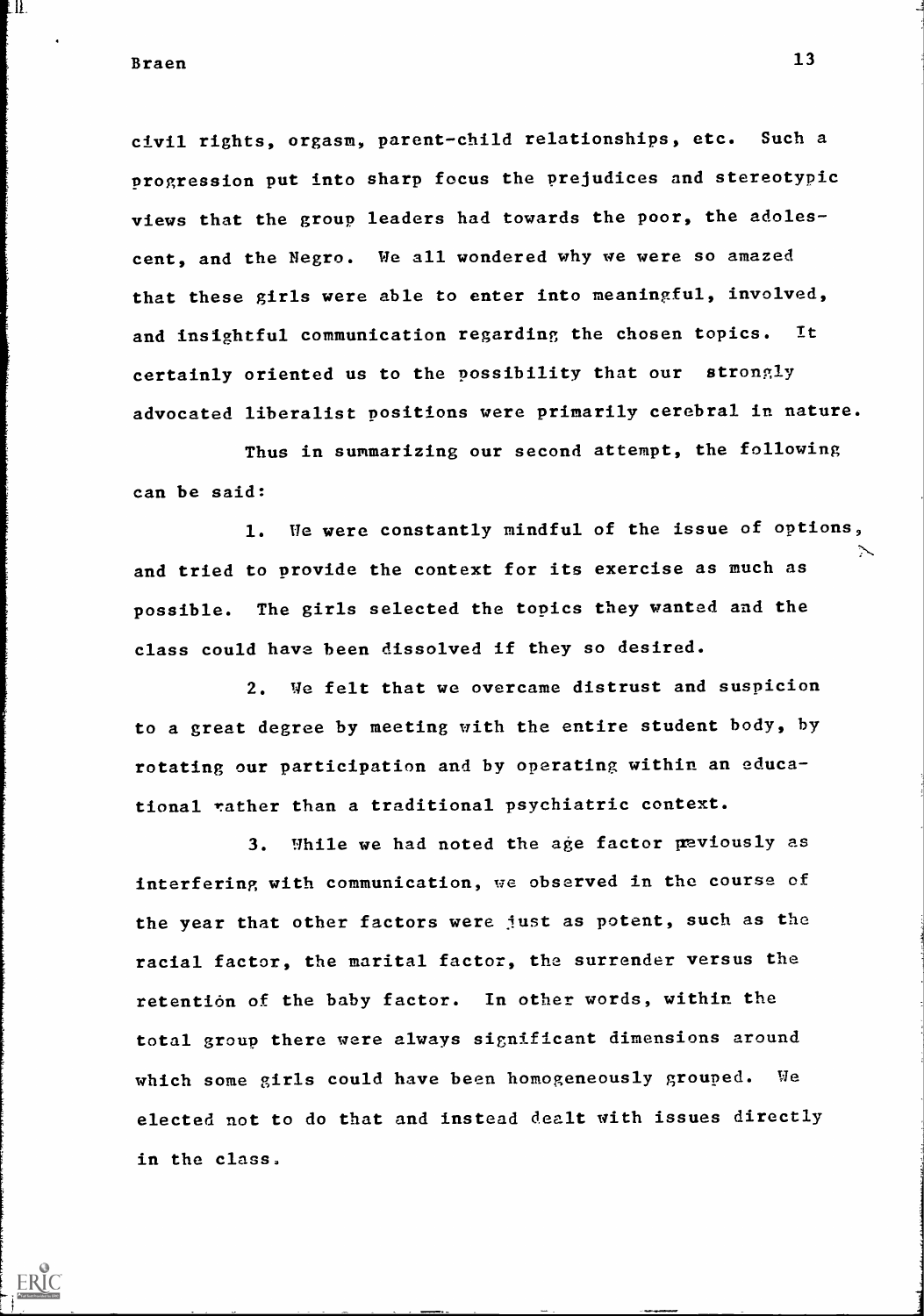Braen and the set of the set of the set of the set of the set of the set of the set of the set of the set of the set of the set of the set of the set of the set of the set of the set of the set of the set of the set of the

4. The initial structured approach to the neeting seemed profitable. As rapport developed, the time involved in lecture became less and less.

5. The value of the visibility of the psychology staff to all of the girls was demonstrated by the willingness of several of the group members to solicit individual meetings with the group leaders.

All was not perfect in this attempt, however, First of all, there was an obvious factor in our population that we overlooked, primarily because of our persisting desire to operate on a traditional therapeutic basis. Girls were constantly coming in and going out of the group. Some at the beginning of the year had their babies and returned to regular school, and new pregnant girls were being admitted all the time, while some remained throughout the whole year. The leaders were so interested in reducing the lecturing aspect of the "class" that we overlooked the fact that by March, half of the group had not been exposed to anything we had said up to that time. This may have been a partial contributor to the fact that verbal participation, as did attendance, fell off; and there was inattention and 'fooling around."

Another issue was that the rest of the Y-MED staff became very interested in what we "heed shrinkers' were doing with the girls. Strong staff feelings became annarent; and we were remiss in not maintaininr, onen communication with the other staff regarding these activities. The issue was finally forced for us by having a discussion of the "psychology course"

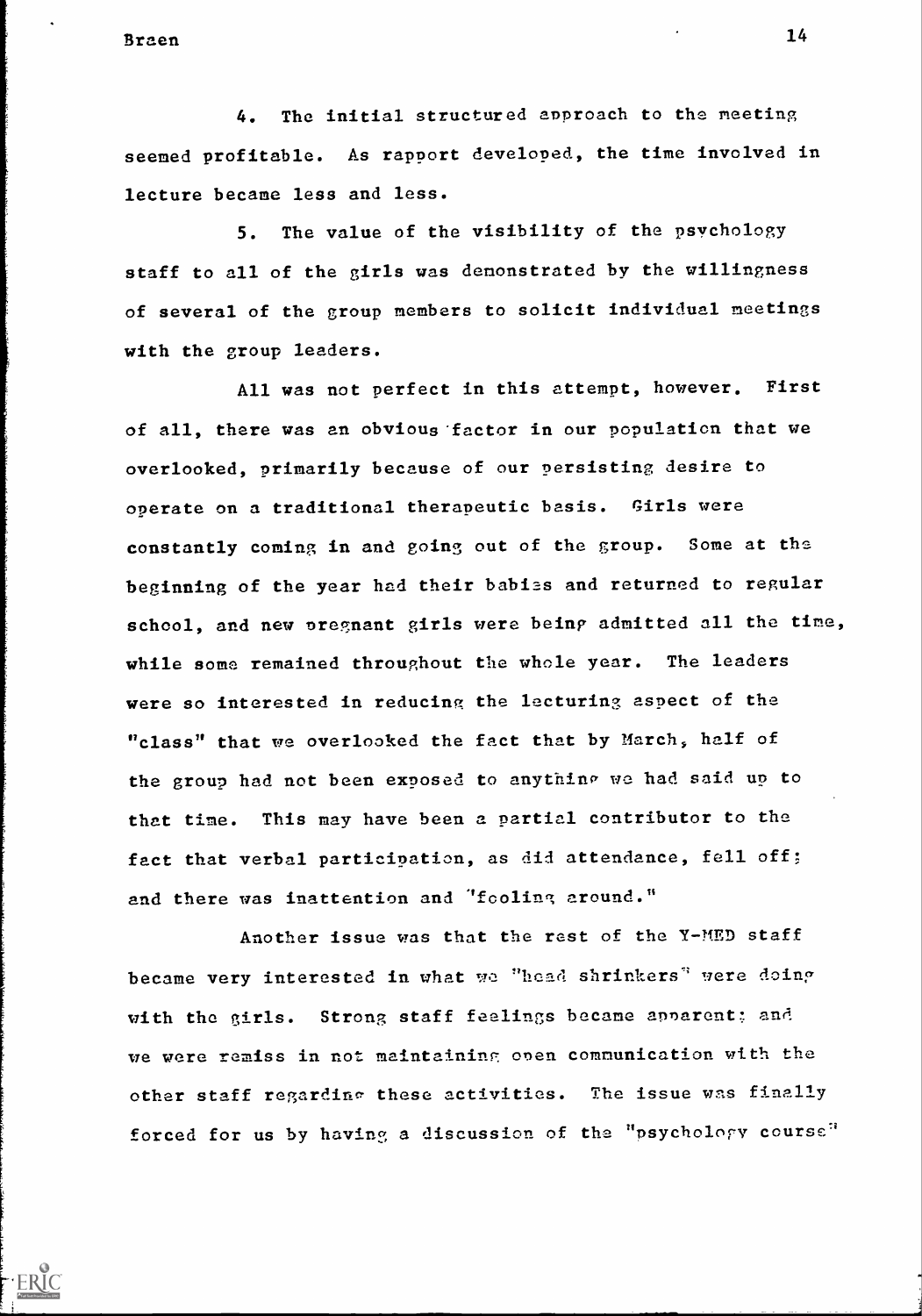placed on the agenda for one of the general weekly staff meetings. Once this was done, there was a notable reduction in concern and the development of considerable support for our effort.

## The Third Attempt

Our third effort began in September 1968 and is continuing. We have preserved and changed out of the experience of our first two attempts. Before specifically documenting this third effort, it is important to note an overall program development emerging out of the experience the psychology staff had with the classes, as well as other experiences of the obstetrical, nursing, and pediatric staffs. These three divisions of our program have been meeting with the girls regularly since Y-MED began, discussing issues relevant to their specialities. This year each discipline (obstetrics, pediatrics, social work, and nursing) is conducting classes structurally similar to our own. For want of a better name they are simply called "health classes." They meet each day for 45 minutes between 11:15 and noon.

These classes have particular value because they bring staff members, in addition to teachers, into personal contact with the girls, particularly the consulting staff who are not often at the canter. Secondly, it gives the girls an opportunity to see and get to know the people they hear about but have little contact with.

Initially, the leaders from these specialities seemed pleased with their efforts. However, as time has gone on, some difficulties have developed. For example, the pediatricians noted that attendance was very poor and many of those that did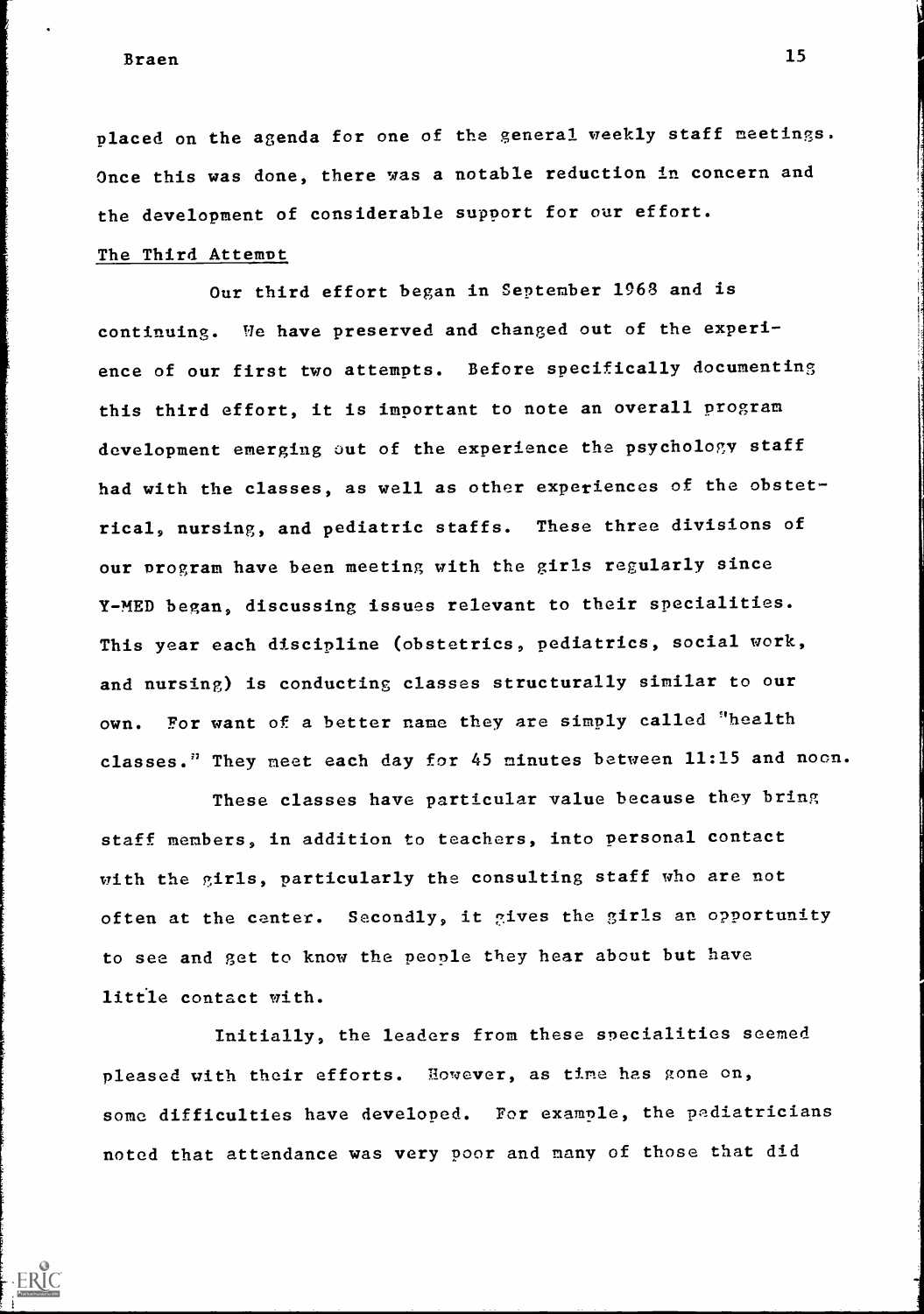<u>||</u>

attend were noninvolved and in some instances disruptive. After interstaff diccussion, it appeared that the behavior of the girls could be best understood as an expression of anxiety. The question was -- "What were they anxious about?" The answer was obvious. The health classes including the pediatric one, require all the girls to attend. Yet about one-quarter of the girls in the program are planning to surrender their babies. The pediatrician, by the very nature of his speciality, is devoting class time to such matters as feeding the baby, prevention of illness, the need for love, etc. For most of the girls, but especially those giving up their babies, ambivalence regarding their decision is present. Classes offering material relevent to the girls keeping the baby would only heighten the anxiety and guilt of those girls who are surrendering. What to do on the matter has not yet been decided definitively. It seems clear, however, that the pediatric health class may not be relevant to all of the girls in the program.

Regarding our own "course" we have preserved the educational format. However, we have moved our time slot to coincide with other disciplines. We still use the rotating system for group leaders but at the moment the psychology staff has been reduced to two persons. Last year the three leaders were all male. This year there is one male (the author) and one female. It is expected that within the next couple months, another staff member will be added who will be introduced into the course after a reasonable orientation period. The

16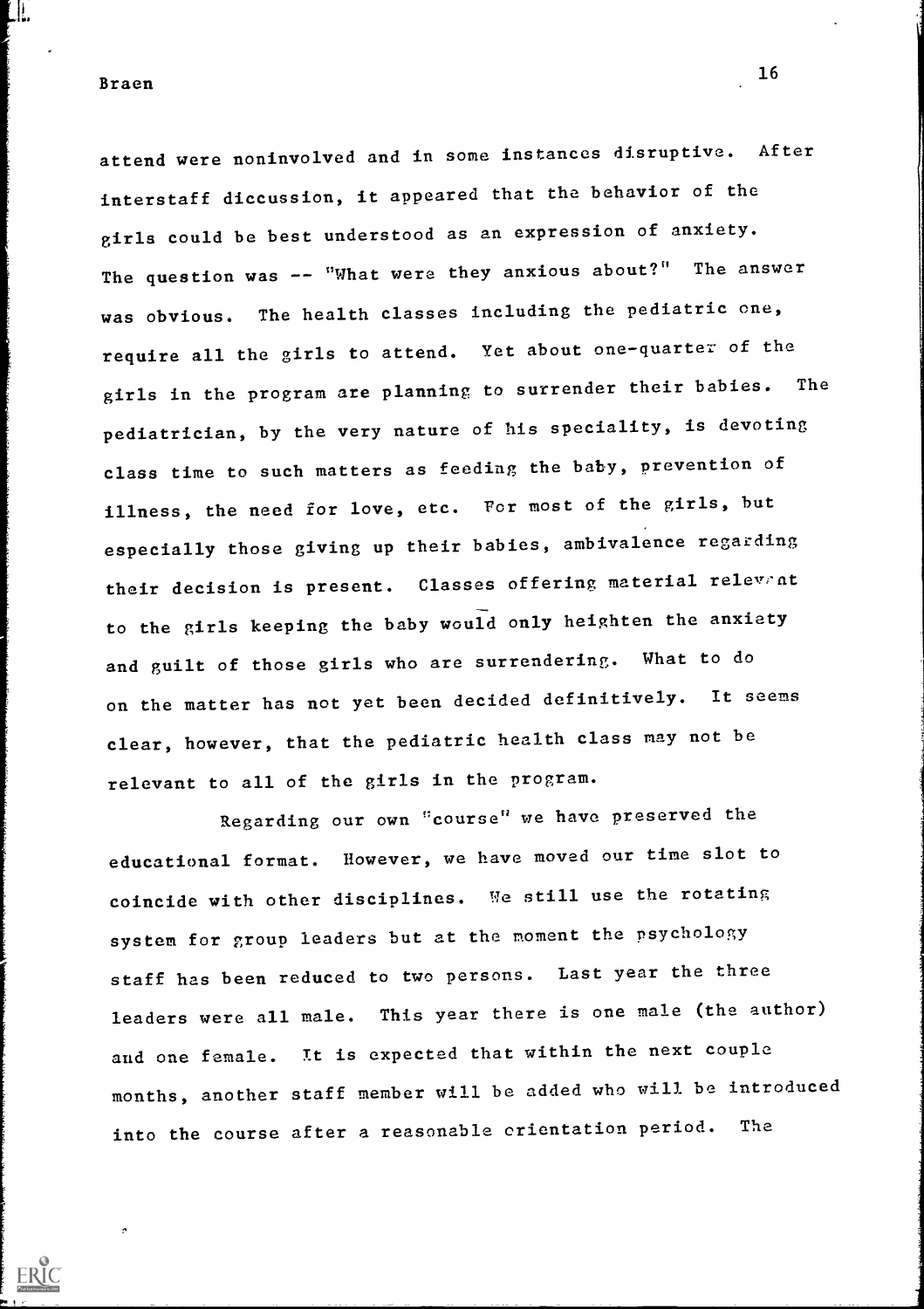Braen <sup>17</sup>

L ||<br>L || || ||

content of the course this year will be the same as last with the addition of sessions on racial and class differences regarding pregnancy, adoption, surrender, and retention of the baby.

We do not plan to stray from the 15 minute didactic period at the beginning of each session, primarily because new people are always coming in so that we cannot assume continuity of relationship. Also because of this, we plan to repeat topics during the second half of the year. This may cause some overload for students who are with us for the entire year; however, our feeling is that the interactional nature of the meetings constantly creates new issues and new insights.

The response of the girls to our present effort thus far has been notably different than to the first two attempts. Attendance, participation, and the exercise of initiative have all improved. This may be related to the presumed population shift referred to in the earlier part of this paper. We seem to have more girls who are verbal, bright, and high achievers. It may also be related to a more experienced staff, having gone through the first two attempts.

Finally, it is possible by the very fact that we have developed "health lectures" and they are given each day by a different discipline, that we are perpetuating the concept of fractionalized comprehensive services. As the saying goes "everyone has his thing" and perhaps in some instances it is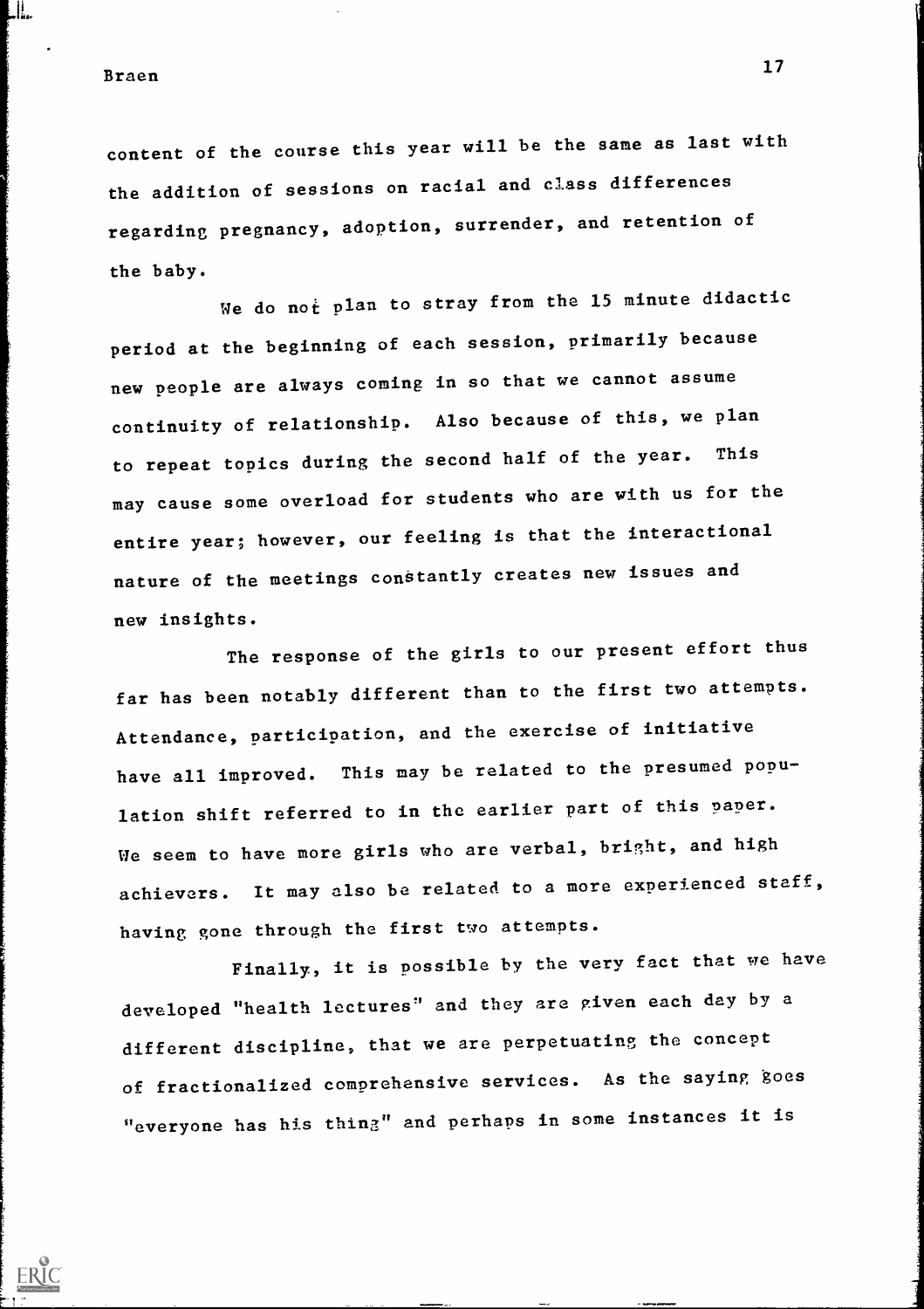مذلہ

ERIC

more important for each of us to do our "thing" than to live out each day the concept of a therapeutic milieu that happens to be staffed by personnel from five different disciplines. This latter is an ideal that is still far in the distance for us. While we have our competencies, we have as well our inter- and intrastaff power struggles, competitions, and rivalries as do almost all other programs. We try to deal with them by confrontation and discussion. Another method is to evaluate any program development in terms of its relatedness to stated program goals. It strikes me that the "health lectures" could be improved in this regard if we did not rigidify them by discipline. Everyone in the program could lead a discussion; there could be outside speakers -- both professional and lay people. The girls could be responsible for leadership as well.

Perhaps these remarks transmit to the reader that we like to think of our effort as a dynamic process, constantly changing and being shaped. With such a view, we are just gearing up for our fourth attempt.

18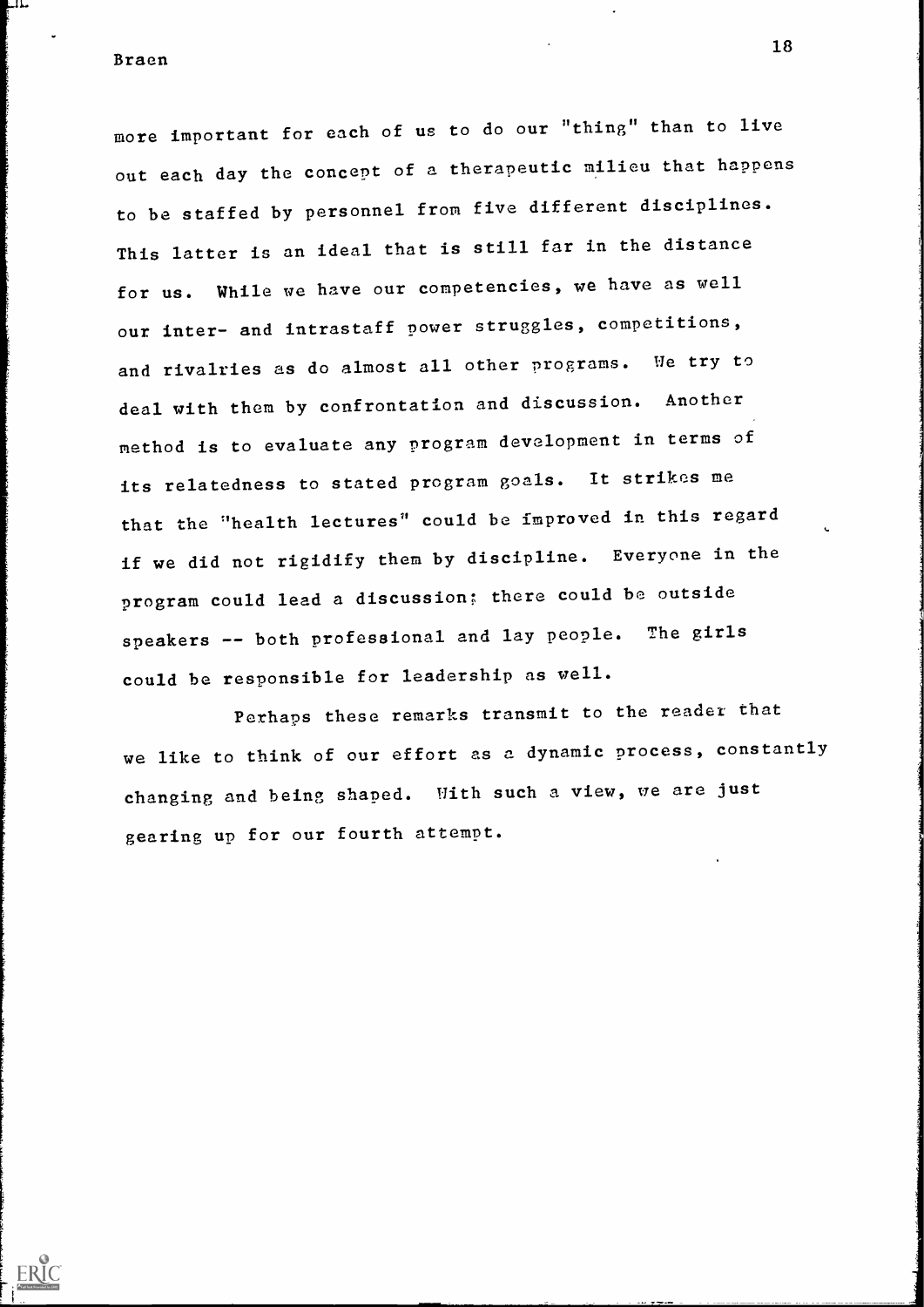### References

- 1. Braen, B. B., DiFlorio, R., Hagen, J. H., Long, R., Osofsky, H. J., & Wood, P. W. A multidisciplinary program for the unwed pregnant adolescent -- a progress report. American Orthopsychiatric Convention, Chicago, Illinois, March 1968, (unpublished manuscript).
- 2. Center for Continuing Education, University of Chicago: Workshop on "Program planning for youth at high risk: the sexually involved adolescent, the pregnant schoolage girl, the teenage mother and father." Chicago, Illinois, May 20-21, 1968.
- 3. Osofsky, H. J., Hagen, J. H., Braen, B. B., Wood, P. W., & DiFlorio, R. Problems of the pregnant schoolgirl - an attempted solution. New York State Journal of Medicine, 1967, 67, 2332-2343.
- 4. Osofsky, H. J., Braen, B. B., DiFlorio, R., Hagen, J. H., & Wood, P. W. A program for pregnant schoolgirls -- a progress repert. Adolescence, 1968, III (9), 89-108.
- 5. Osofsky, H. J., Hagen, J. H., & Wood, P. W. A program for pregnant schoodgirls. American Journal of Obstetrics and Gynecology, 1968, 100 (7), 1020-1027.
- 6. Osofsky, H. J. The pregnant teenager. Charles C. Thomas, Syringfield, Illinois, 1968.
- 7. Workshop in "Provision of comprehensive services to high risk teenage girls." Boston, Massachusetts, December 4-5, 1968.

ERIC